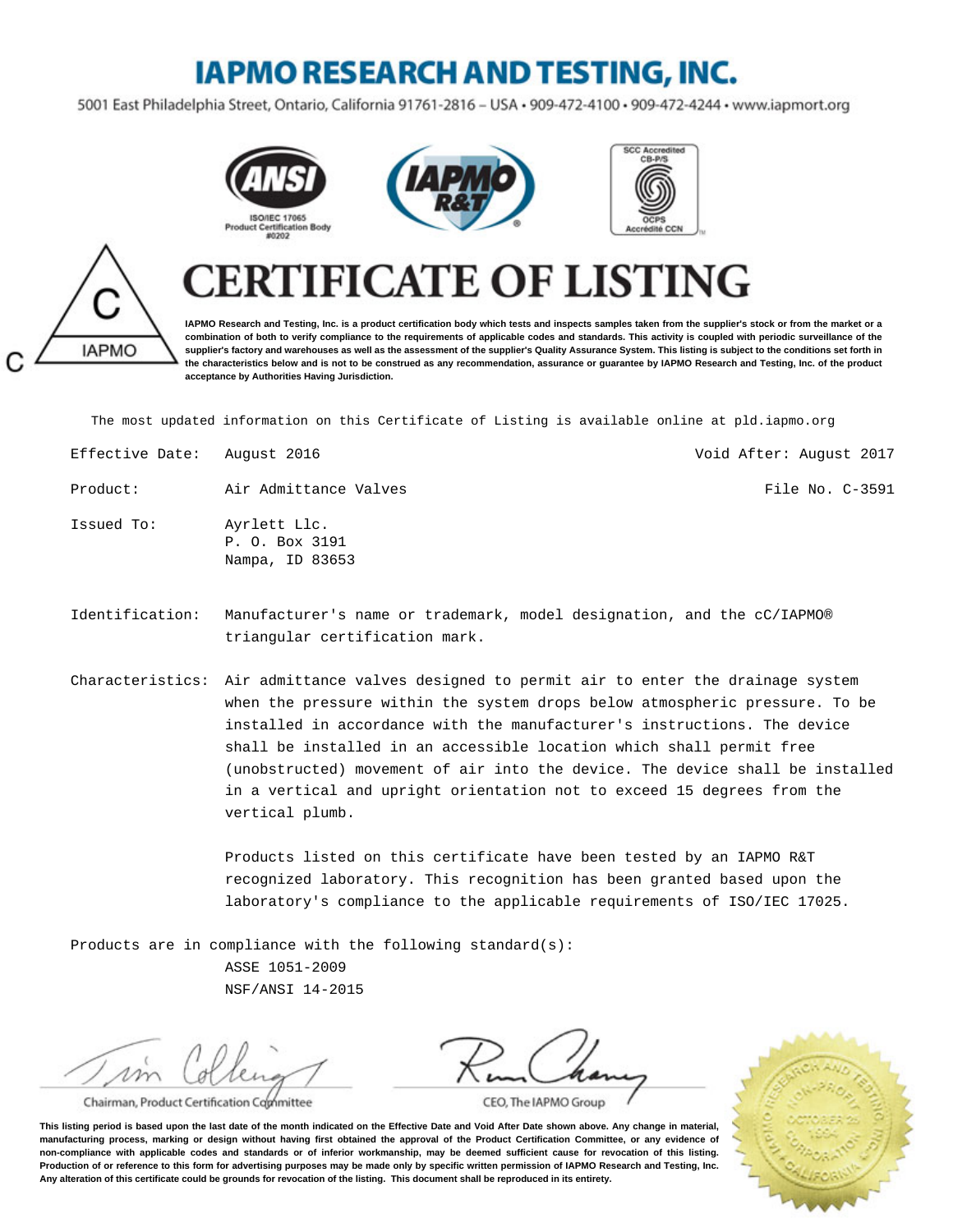

### **IAPMO RESEARCH AND TESTING, INC. CERTIFICATE OF LISTING**

Page 2

Void After: August 2017

| Product: | Air Admittance Valves |  |
|----------|-----------------------|--|
|          |                       |  |

s File No. C-3591

Issued To: Ayrlett Llc.